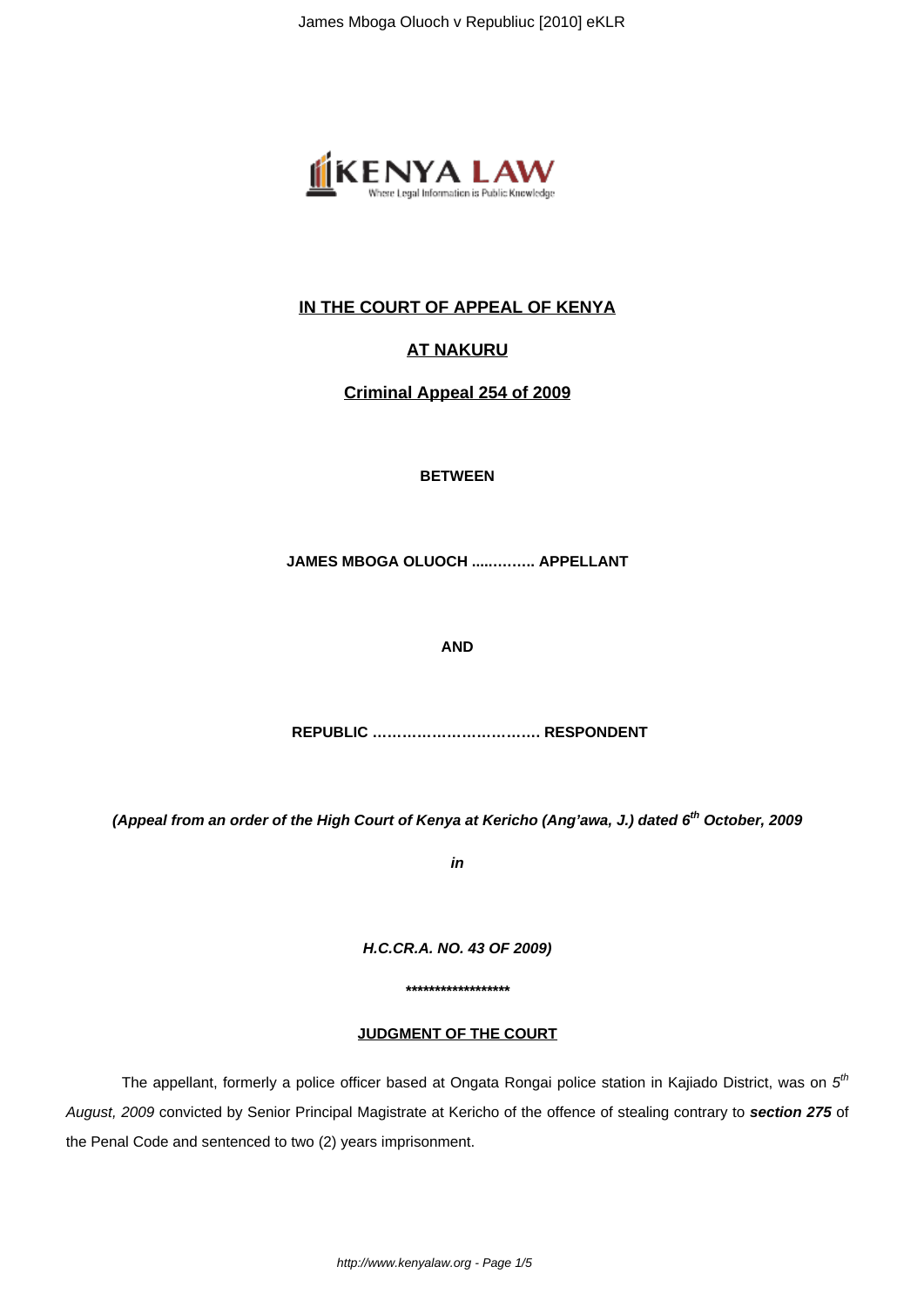Being dissatisfied with the judgment, he on 10<sup>th</sup> August, 2009 filed Criminal Appeal No. 43 of 2009 in the High Court of Kenya at Kericho against conviction and sentence. The petition of appeal contained nine grounds of appeal namely:-

- **"1. The learned trial magistrate erred in law and in fact in convicting the appellant on a defective charge sheet.**
- **2. The learned trial magistrate misdirected himself in evaluating the evidence on record.**
- **3. The appellant conviction was against the weight of the evidence on record.**
- **4. The learned trial magistrate erred in law and in fact in imposing a higher burden of proof against the appellant requiring him to prove his case beyond reasonable doubt.**
- **5. The learned trial magistrate erred in law in fact in failing to find that the prosecution witnesses' testimonies/evidence were contradictory and could not sustain the charge and the subsequent conviction.**
- **6. The learned trial magistrate erred in law and in fact in finding that the prosecution had proved its case beyond reasonable doubt.**
- **7. The learned trial magistrate erred in law and in fact in nursing a formed opinion against the appellant.**
- **8. The learned trial magistrate erred in law and in fact in failing to record evidence and submissions that favoured the appellant's case.**
- **9. The learned trial magistrate erred in law and in fact in failing to discern that the evidence given by the prosecution was tainted with elements of bad faith."**

However, on 6<sup>th</sup> October, 2009, his appeal was summarily rejected by the superior court (Ang'awa, J.) under **section 352 (2)** of the Criminal Procedure Code (C.P.C.).

This appeal is against the summary rejection of the appeal by the superior court and the main ground of appeal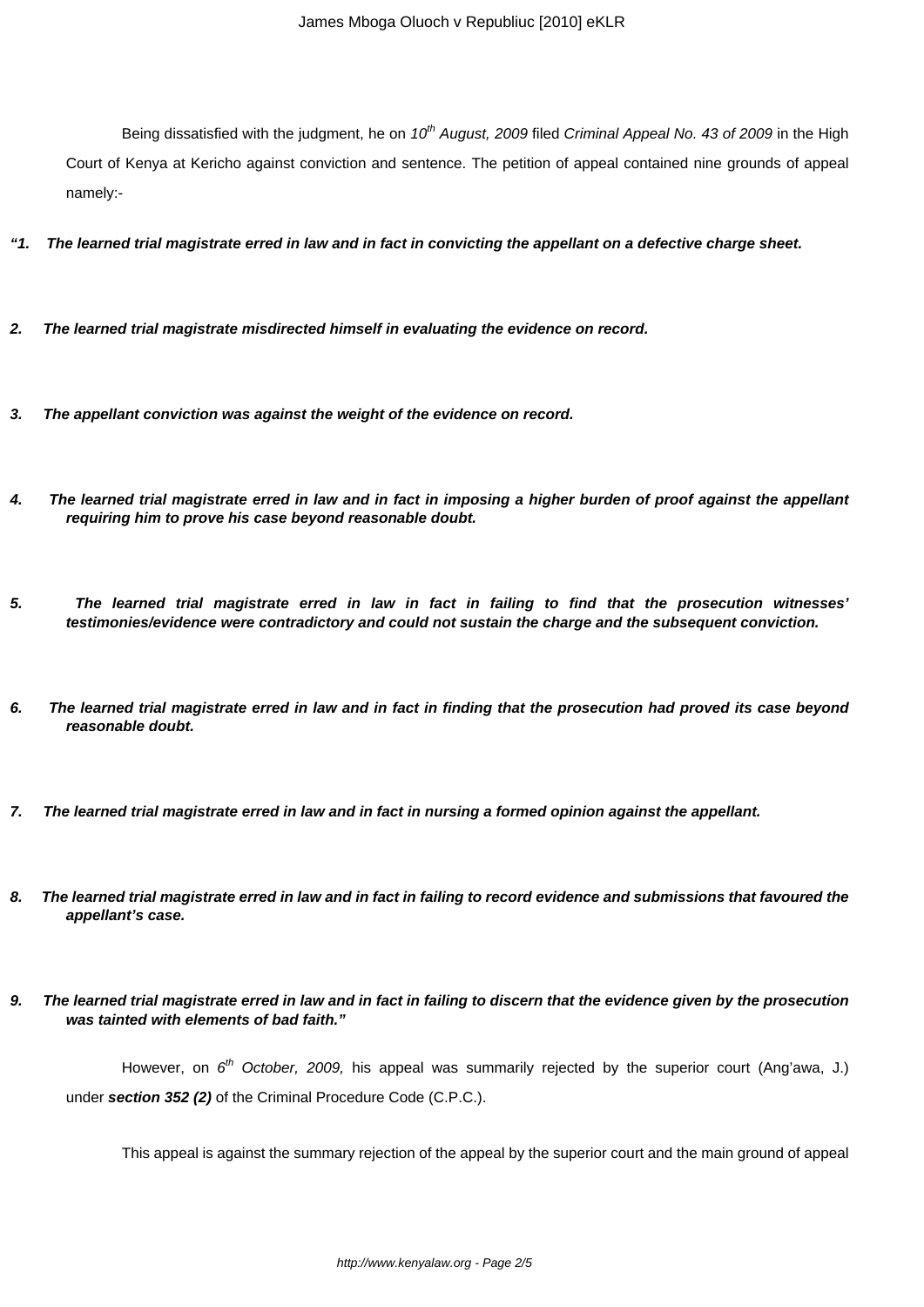states that the superior court misdirected itself on legal principles pertaining to rejection of appeals to the prejudice of the appellant.

Mr. Ondieki, learned counsel for the appellant, submitted at the hearing of the appeal that the petition of appeal contained nine grounds of appeal some of them raising legal issues and that where an appeal raises legal issues, the appeal cannot be rejected summarily. He relied on this Court's decision in **Momanyi v. Republic [2004] 2 KLR 136**.

Mr. Mugambi, learned State Counsel, on his part conceded the appeal.

By **section 352(2),** Criminal Procedure Code, a Judge of the High Court is authorized to reject an appeal summarily where the appeal is brought on the ground that:

**"………………..the conviction is against the weight of evidence, or that the sentence is excessive, and it appears to a judge that the evidence is sufficient to support the conviction and that there is no material in the circumstances of the case which could raise a reasonable doubt, whether the conviction was right or lead him to the opinion that the sentence ought to be reduced."**

Although the exercise of the power of summary rejection under **section 352(2)** of Criminal Procedure Code is strictly limited to cases where the appeal is brought on the ground that the conviction is against the weight of the evidence, or that the sentence is excessive as held in **Aggrey v. Republic [1983] KLR 649**, it is not a prerequisite that for an appeal to fall within the ambit of **section 352(2)** Criminal Procedure Code the petition should expressly use those specific words. It is sufficient if the substance of the grounds of appeal clearly indicate that the conviction is against the weight of evidence. That was clearly stated by this Court in **Osongo & Another v. Republic [1972] EA 170** where the Court said in part at page 171 **para F**:-

#### "**………. What the judge of the High Court was to do, ……. is to look at the substance of the grounds of appeal and that if, fairly looked at, they amount to no more than a submission that the conviction is against the weight of evidence and the judge is satisfied that the evidence is sufficient and that there is material raising a reasonable doubt that the conviction was right, he may summarily dismiss the appeal."**

We have studied the grounds of appeal in the petition of appeal filed in the superior court. We are satisfied that, in addition to the complaint that the conviction was against the weight of evidence, the appellant raised several points of law such as the legality of the conviction based on defective charge; failure by the trial magistrate to evaluate the evidence, shifting of burden of proof and the issue of bias on the part of the trial magistrate.

 Those points of law fall outside the ambit of **section 352(2)** of Criminal Procedure Code and, the learned State Counsel has quite correctly conceded the appeal.

 Mr. Ondieki has asked us to acquit the appellant. However, the proper course where an appeal against summary rejection of an appeal is allowed is to remit the appeal to the High Court for admission to hearing (see **Aggrey v.**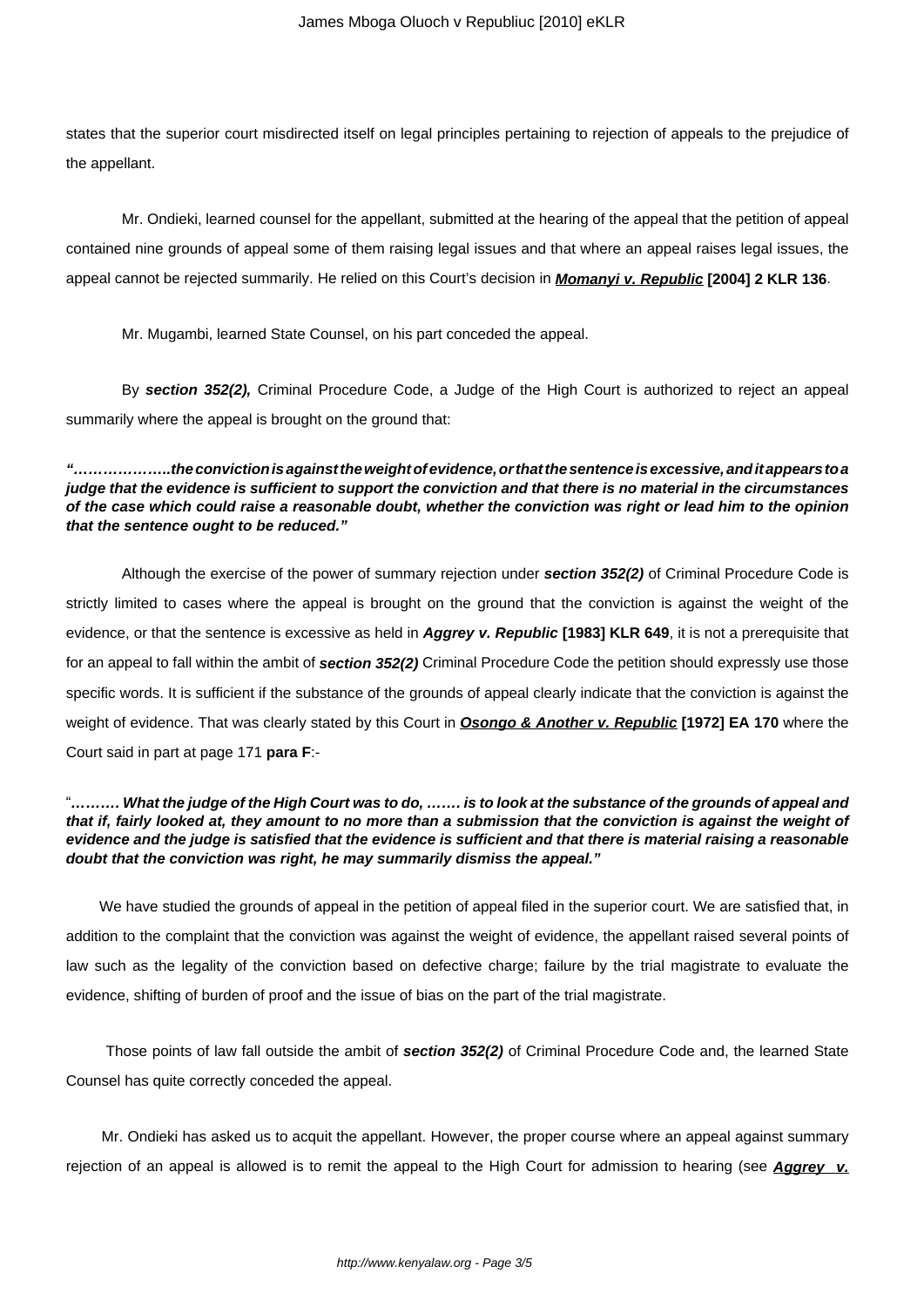**Republic** (supra), page **651 para 1.)**

We are of the view that remission is the appropriate order in the circumstances of the case.

For those reasons, we allow the appeal, set aside the order of the superior court dated  $6<sup>th</sup>$  October, 2009 rejecting the appeal summarily and in lieu thereof order that the appeal be admitted to hearing on a priority basis.

**Dated and delivered at Nakuru this 1st day of April, 2010.**

**J.E. GICHERU**

**……………….**

**CHIEF JUSTICE**

**E.M. GITHINJI**

**…………………**

**JUDGE OF APPEAL**

**D.K.S. AGANYANYA**

**…………………**

**JUDGE OF APPEAL**

I certify that this is

a true copy of the original.